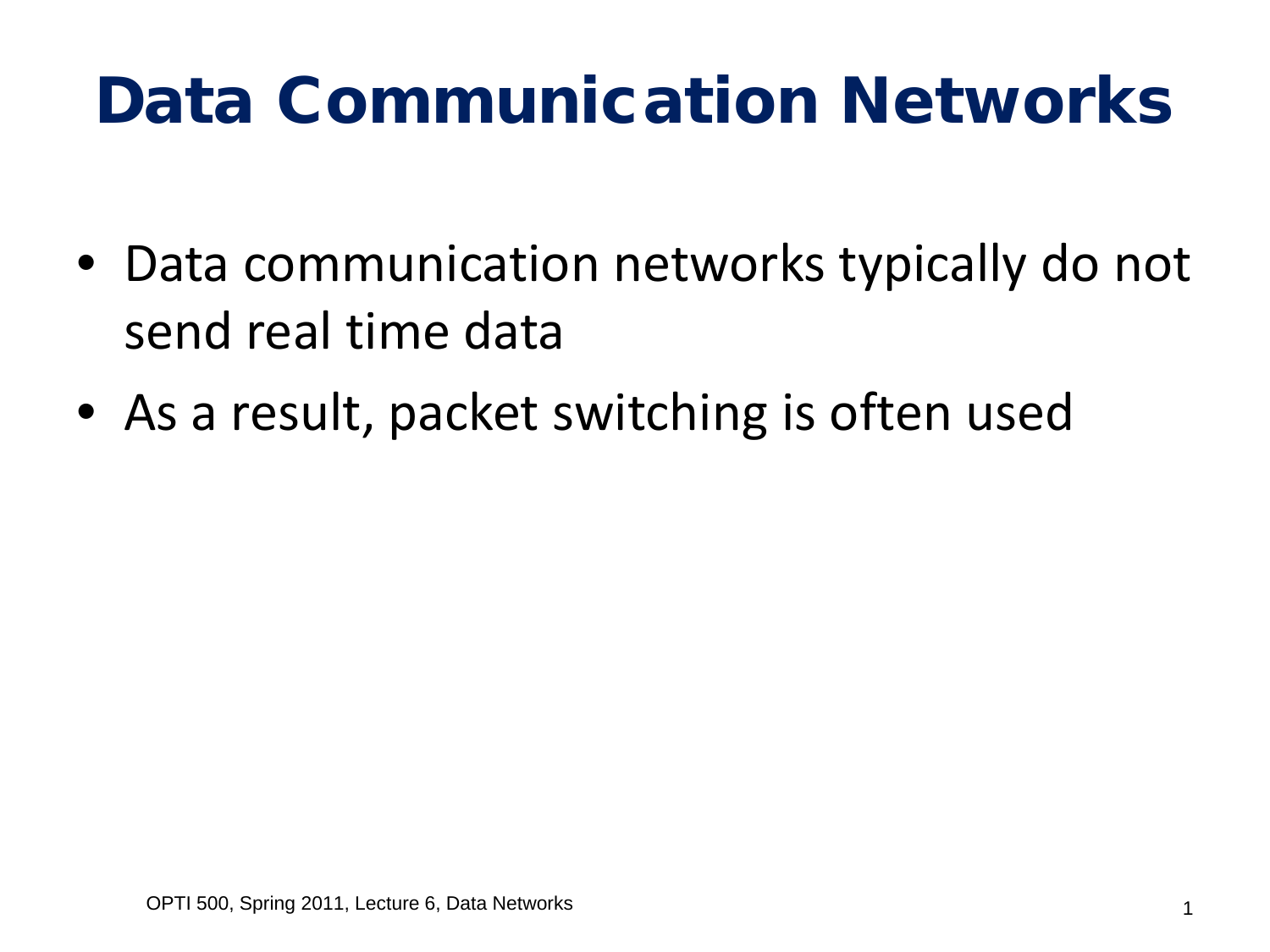#### Packet Switching



• When data is switched packet by packet, individual packets (or frames) can follow separate paths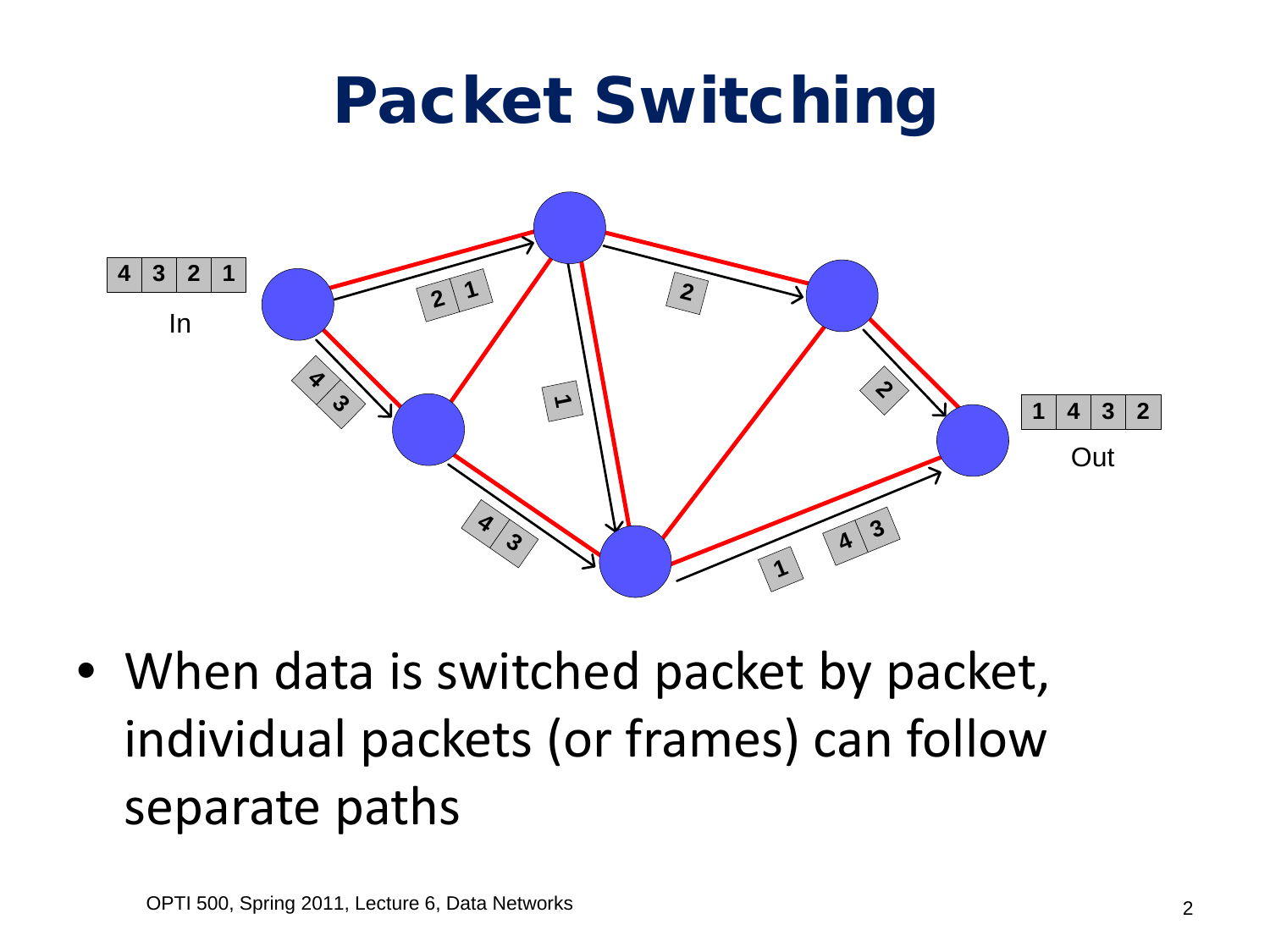#### Ethernet Packet Structure

| 4 bytes               | 46-1500 bytes | 2 bytes | 6 bytes                         | 6 bytes                       | 1 byte      | 7 bytes                         |
|-----------------------|---------------|---------|---------------------------------|-------------------------------|-------------|---------------------------------|
| Frame<br><b>Check</b> | Data + Pad    | Length  | <b>Source</b><br><b>Address</b> | Destination<br><b>Address</b> | ' Delimiter | Frame Preamble/<br><b>Synch</b> |

• Ethernet data packets contain address information that is used to direct the packets through a network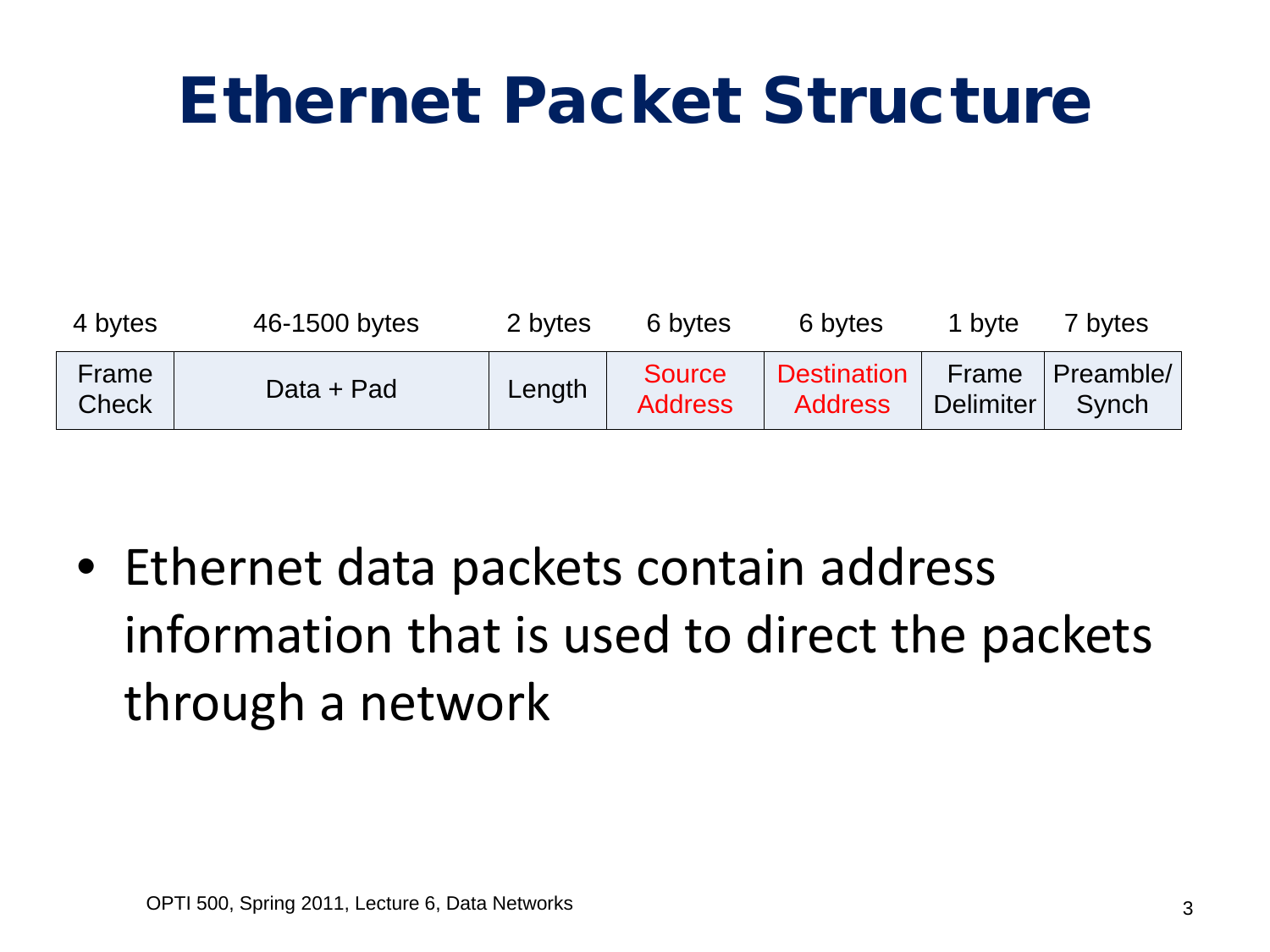#### Internet Protocol (IP) Packet Structure

| Data | <b>IP Header</b>                                                                                                                                              |  |
|------|---------------------------------------------------------------------------------------------------------------------------------------------------------------|--|
|      | Source Address<br>(e.g. 172.16.2.32)<br><b>Destination Address</b><br><b>Sequence Number</b><br>Time to Live<br><b>Type of Service</b><br><b>Total Length</b> |  |
|      |                                                                                                                                                               |  |

• IP packets contain address information that is used to direct the packets between hosts (e.g. computers) that may be in different networks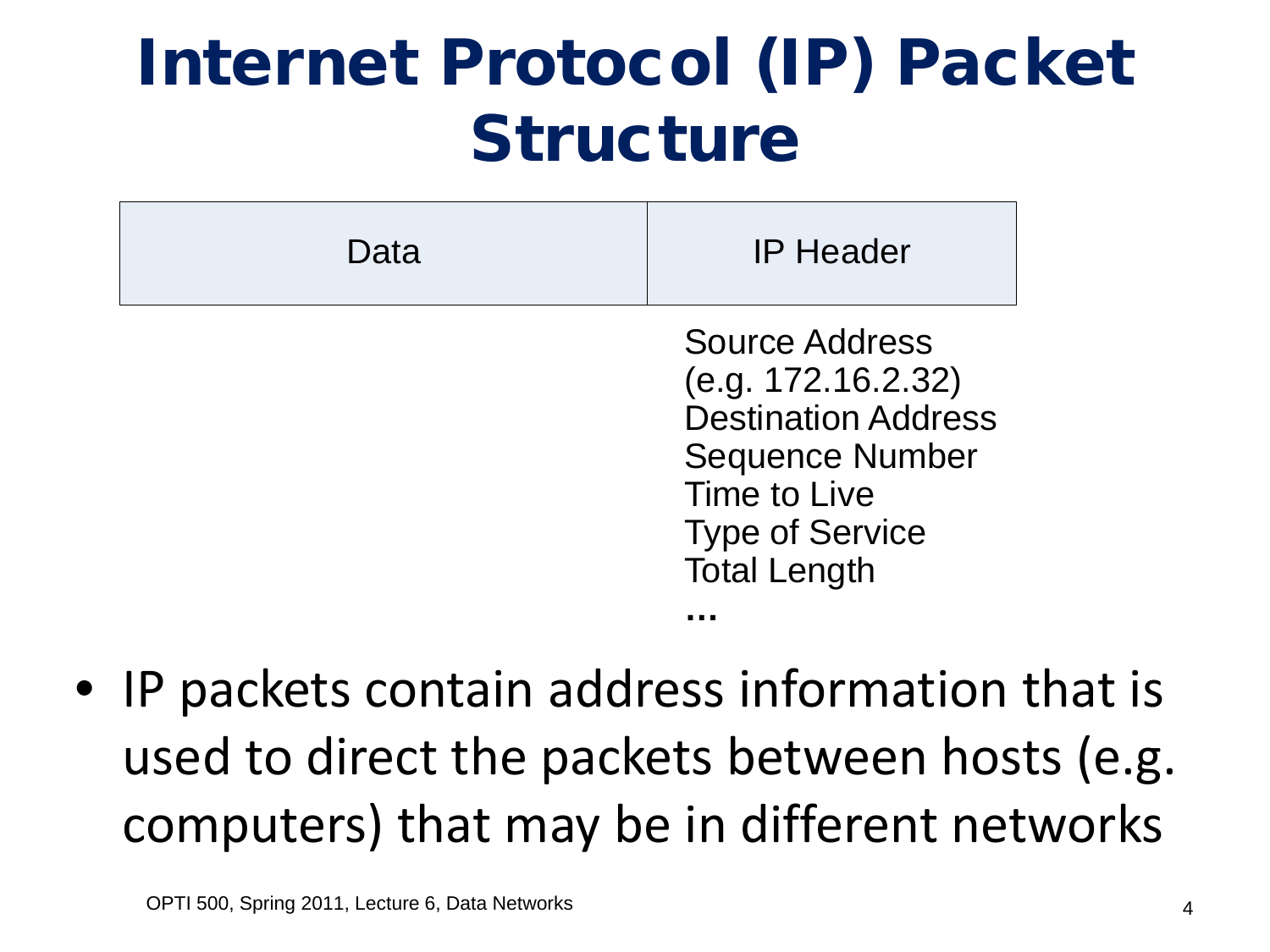# Network Classification by Switching Type



- There is no switching in broadcast networks
- Ethernet networks often contain broadcast regions connected by packet switches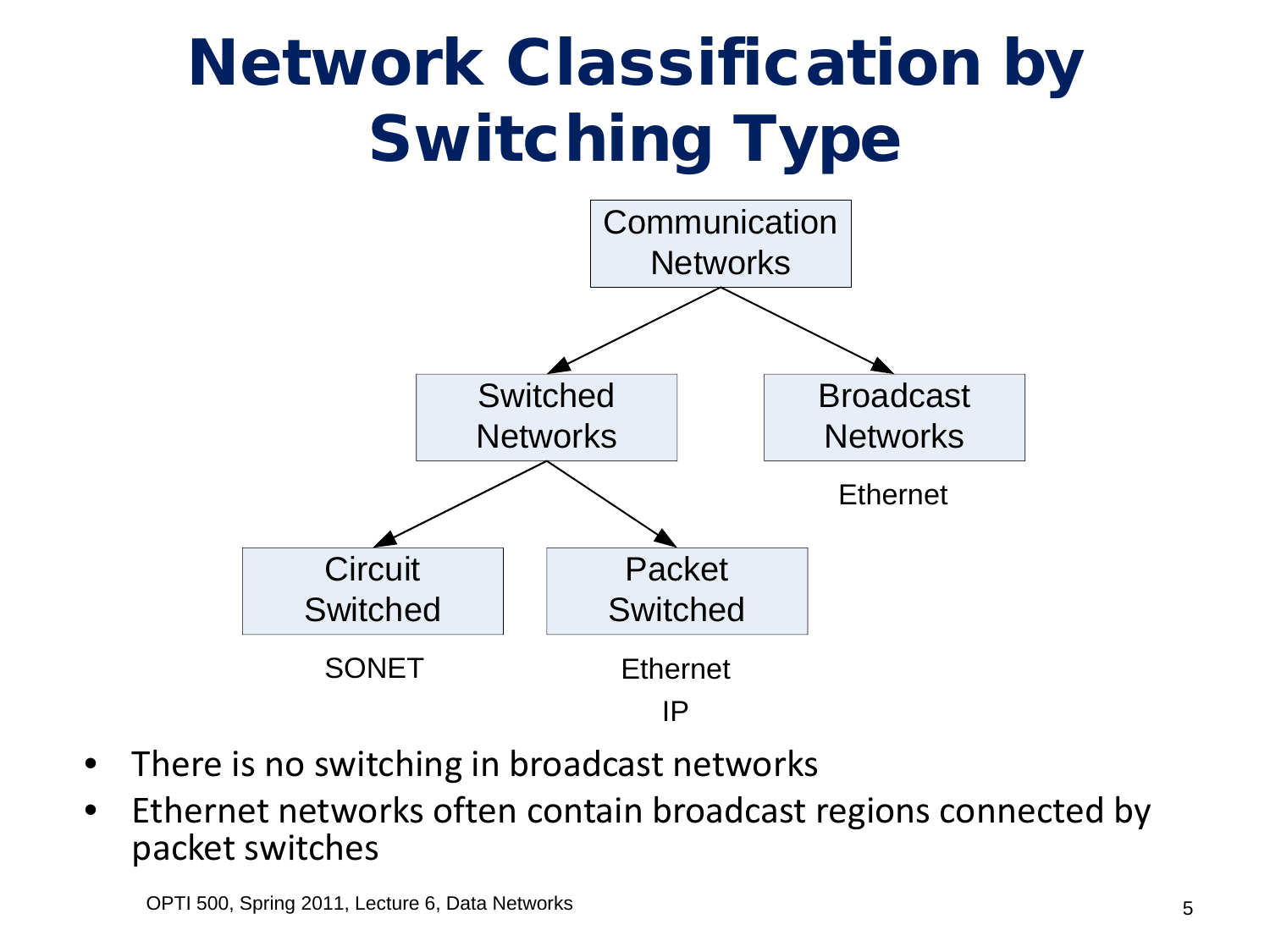#### Anatomy of a Data Communication Session (from Network Routing Basics, by James Macfarlane)

#### Sending Side

- Data from the user's application (on Computer A) must be passed to the network.
- The data may need to be converted (ASCI to EBCDIC for example).
- The data may need to be encrypted and/or compressed.
- If reliable communications are desired, a communication channel with the destination computer (computer B) must be established to track each packet. In that case, a mechanism is needed to tag each packet and follow up on the delivery attempt.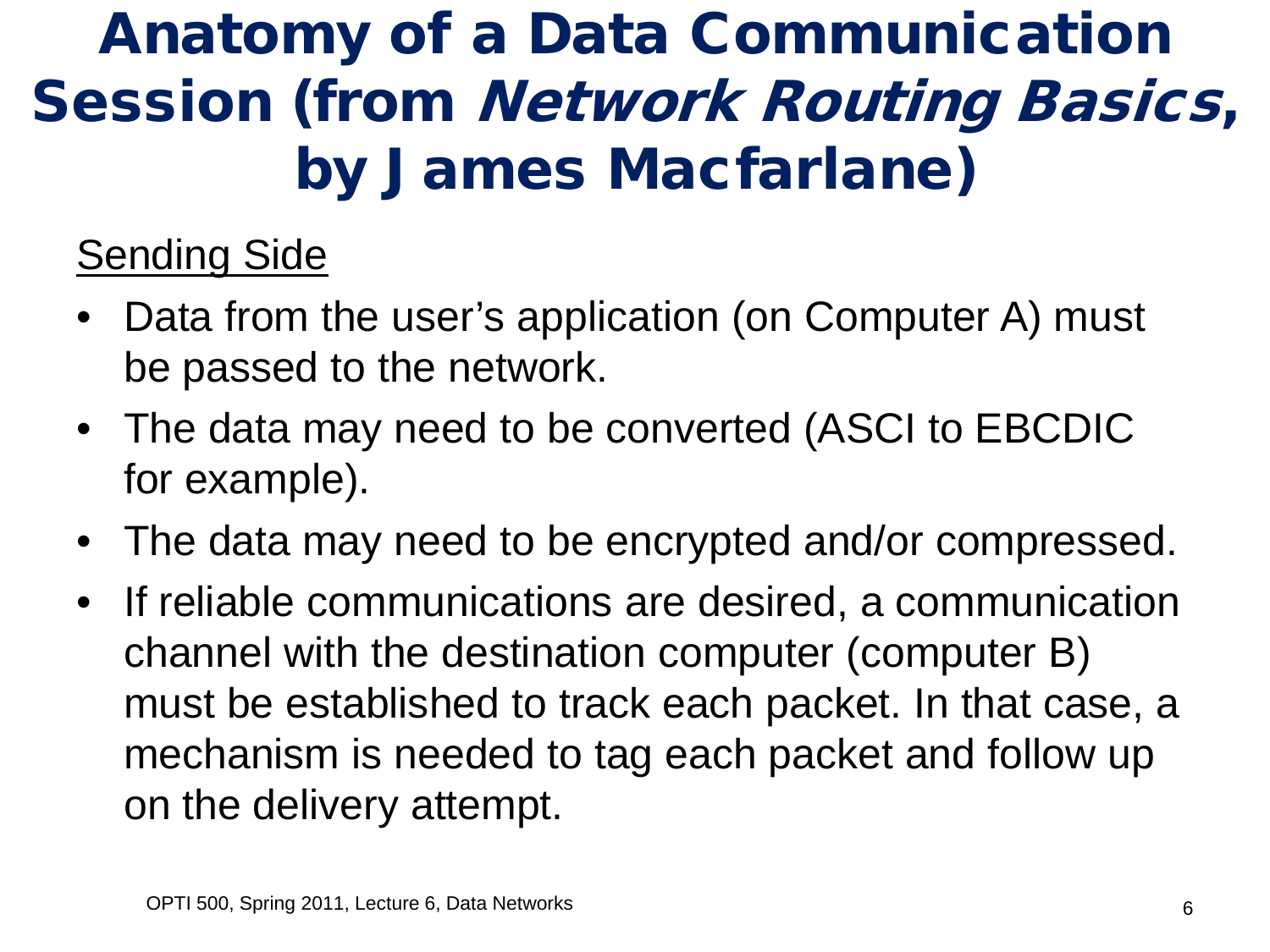#### Sending Side

- The data must be broken up into smaller chunks that can be handled by the network (you don't send a 10MB file in a single packet).
- The logical and physical addresses (IP address and MAC address respectively) must be determined for the destination computer.
- Error-detection information must be added to the packets.
- The best route to the destination host must be determined.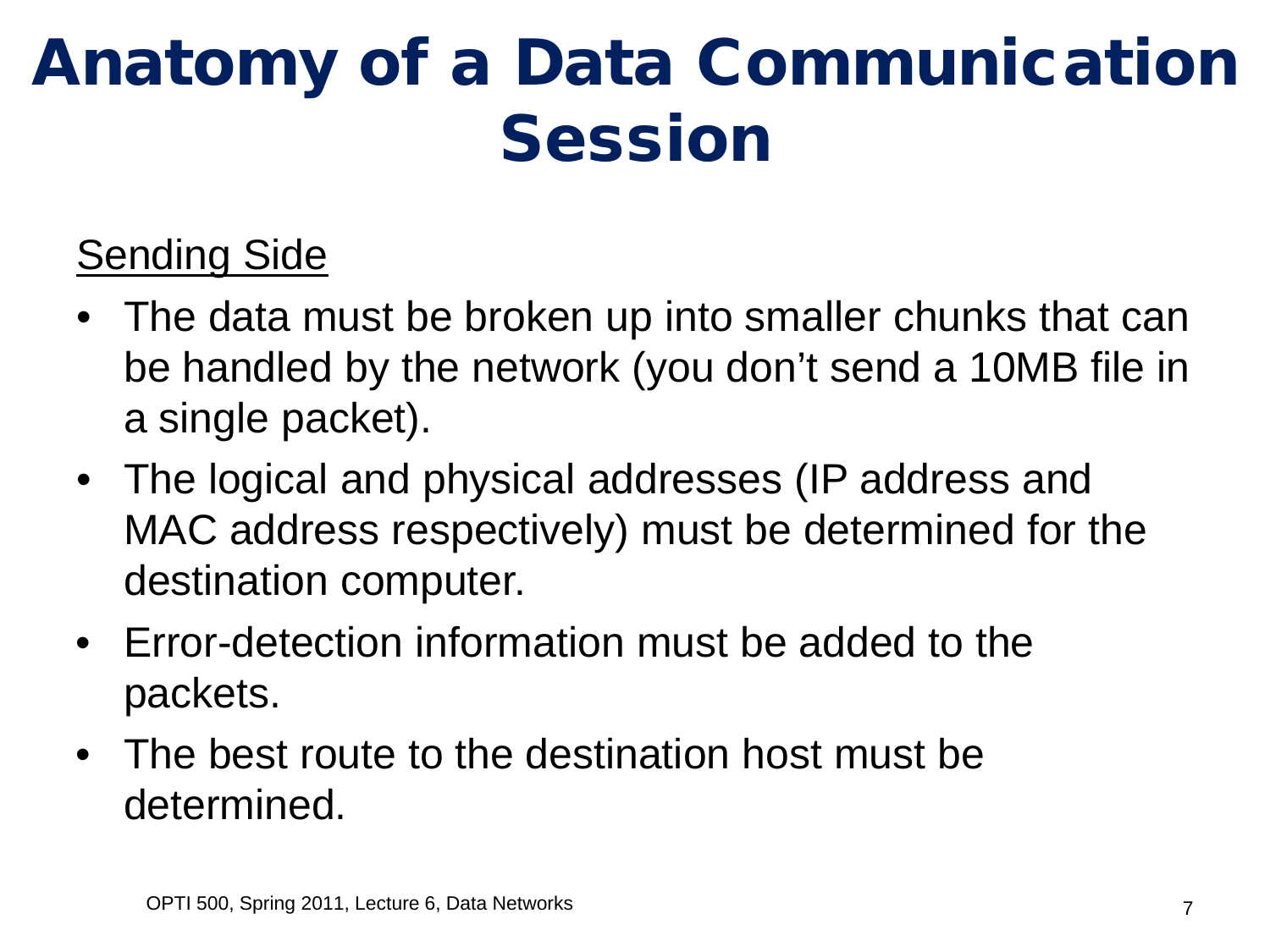#### Sending Side

- The packets then need to be formatted into the particular frame type unique to the network architecture of the of computer A (Ethernet, Token Ring, and so on).
- The packets must be converted into electrical or optical signals and placed on the cable or optical fiber.
- Access to the network cable or optical fiber must be managed.
- The packets may need to be repackaged along the way into a differing frame type if computer B resides on a network with a different LAN architecture.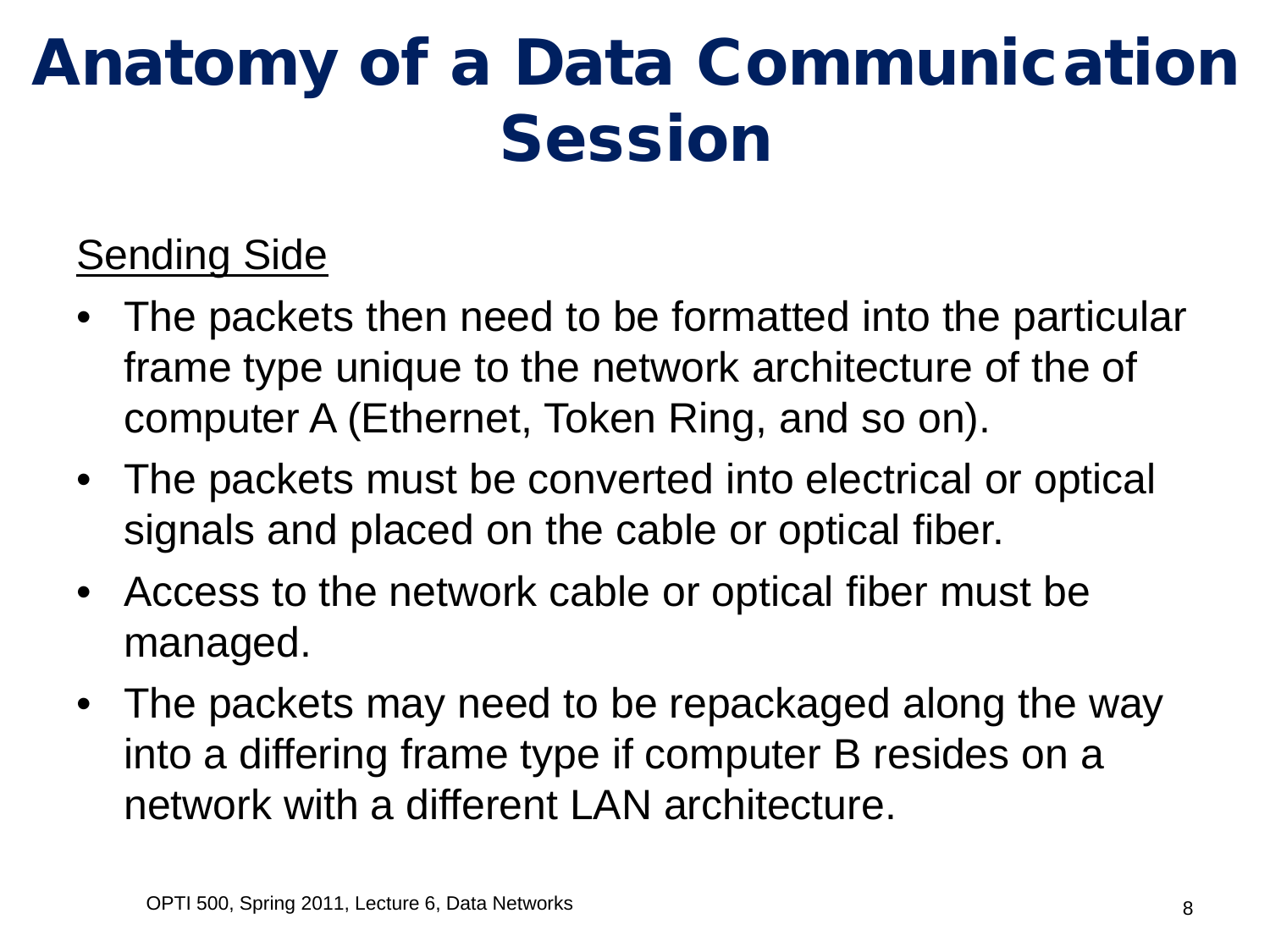#### Receiving Side

- Computer B must have a way of knowing which packets are intended for it.
- Computer B must have a way of knowing which application should receive the packets
- Access to the network cable/fiber must be managed to retrieve the packets.
- The packets must be converted from electrical/optical signals to bits.
- The packets must be checked for corruption.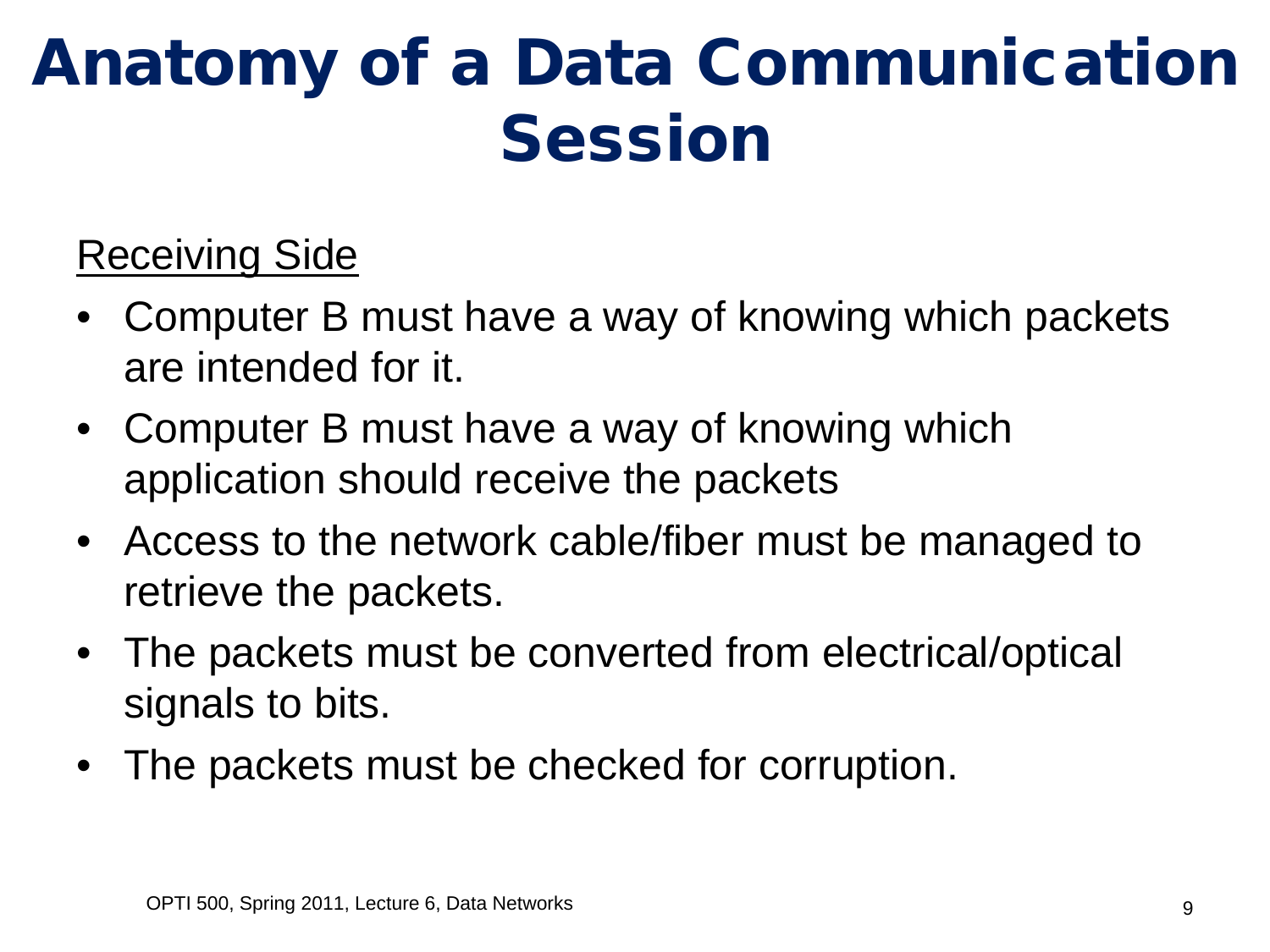#### Receiving Side

- The packets must be checked for correct order delivery and for missing packets. Packets received out of order must be reordered.
- If reliable delivery was utilized, an acknowledgement message must be sent for packets received intact. A retransmit message must be sent for missing packets.
- The packet data needs to be rearranged into a format the receiving application can understand.
- The data may need to be decrypted and/or decompressed.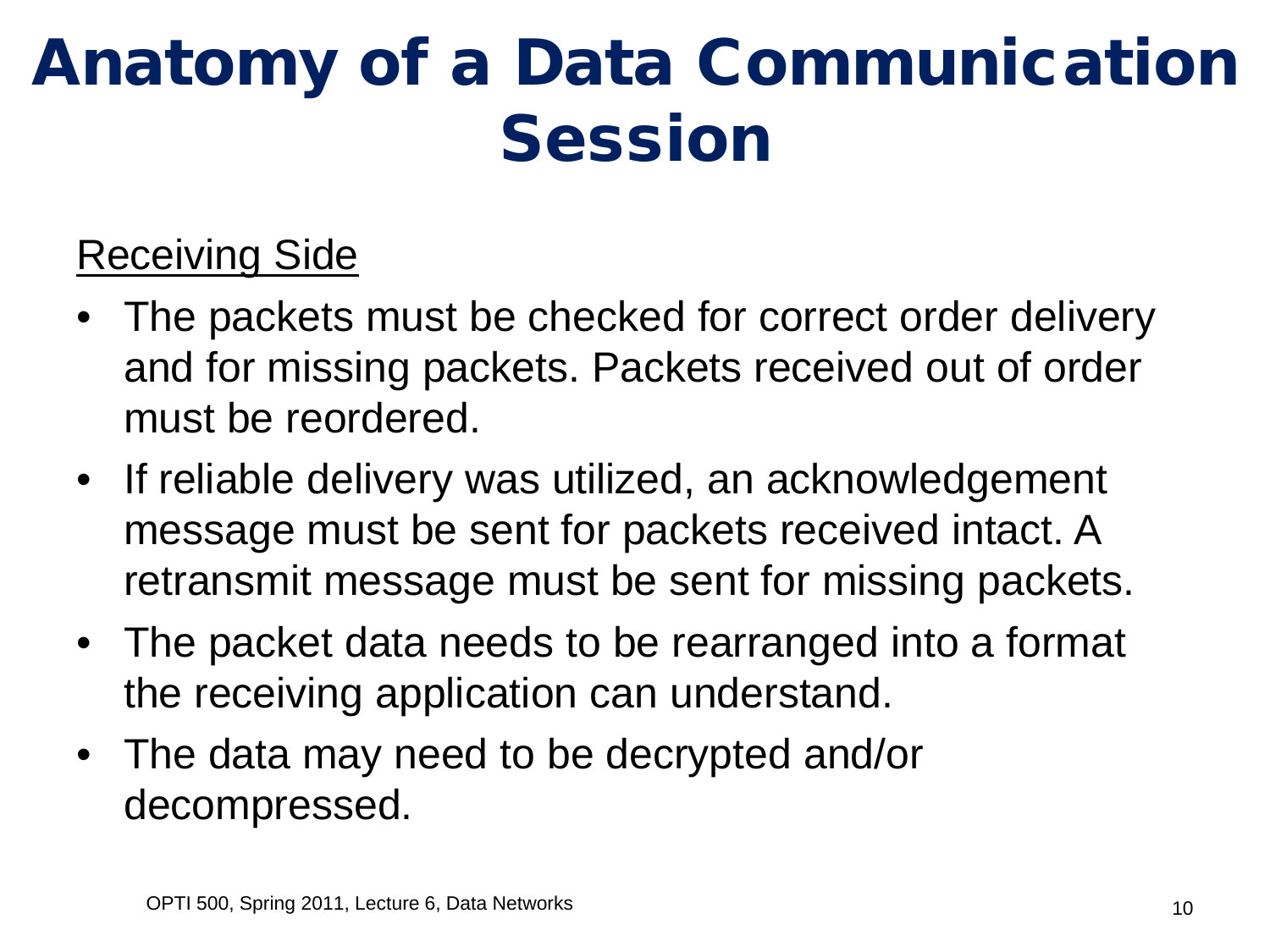# The Way Things Were in the Old Days



IBM 7904 "Mainframe" - 1970's

• The manufacturer, e.g. IBM, handled all aspects of the computer to computer communication.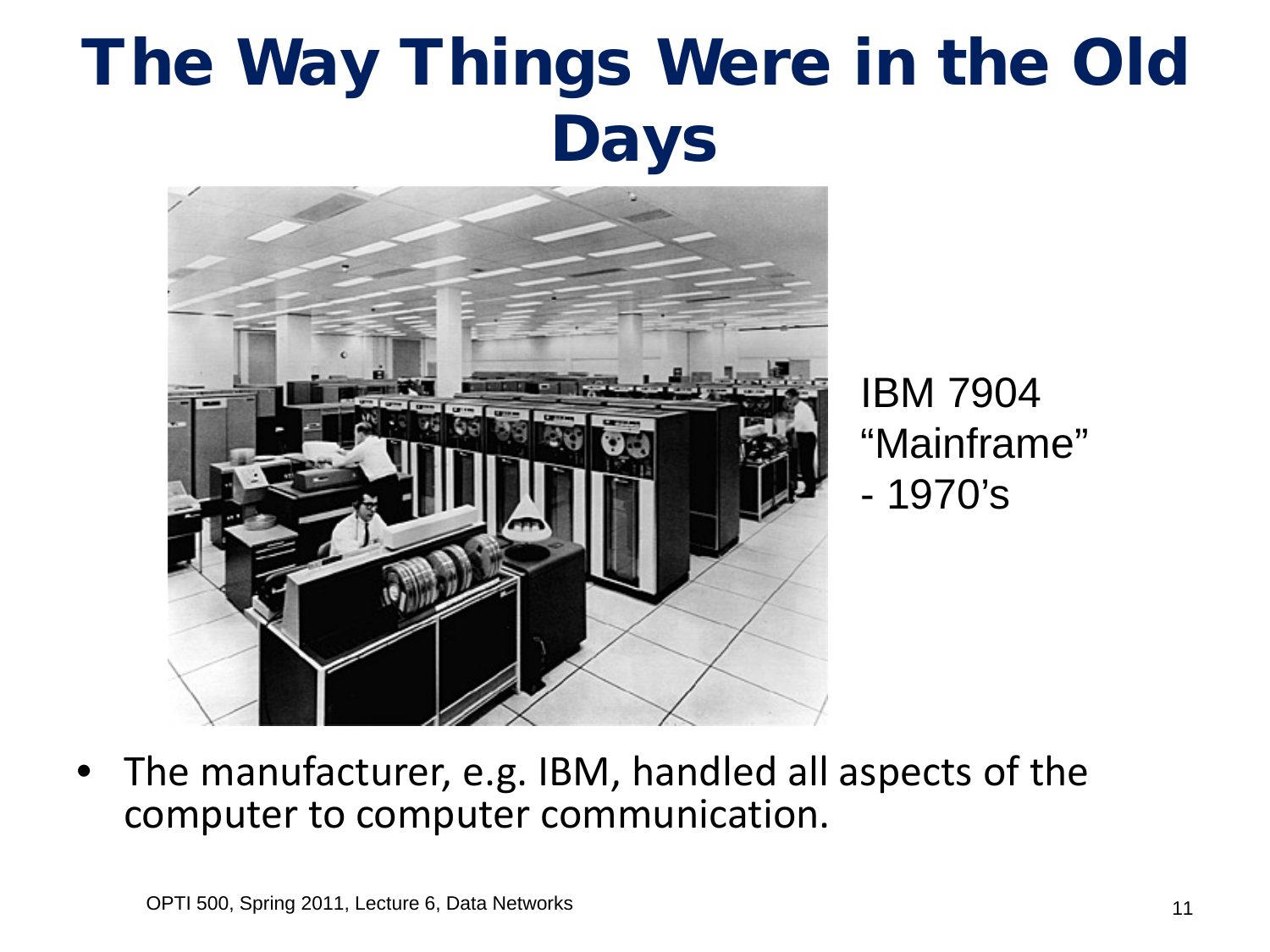# The Way Things are Now

• Multiple vendors handle various aspects of the communication.

![](_page_11_Picture_2.jpeg)

Fry's Electronics Palo Alto, CA, 2008 (photo by Klaus Nahr)

#### $Problem \rightarrow How$  do we ensure compatibility? Answer  $\rightarrow$  The OSI layered model (ISO, 1984).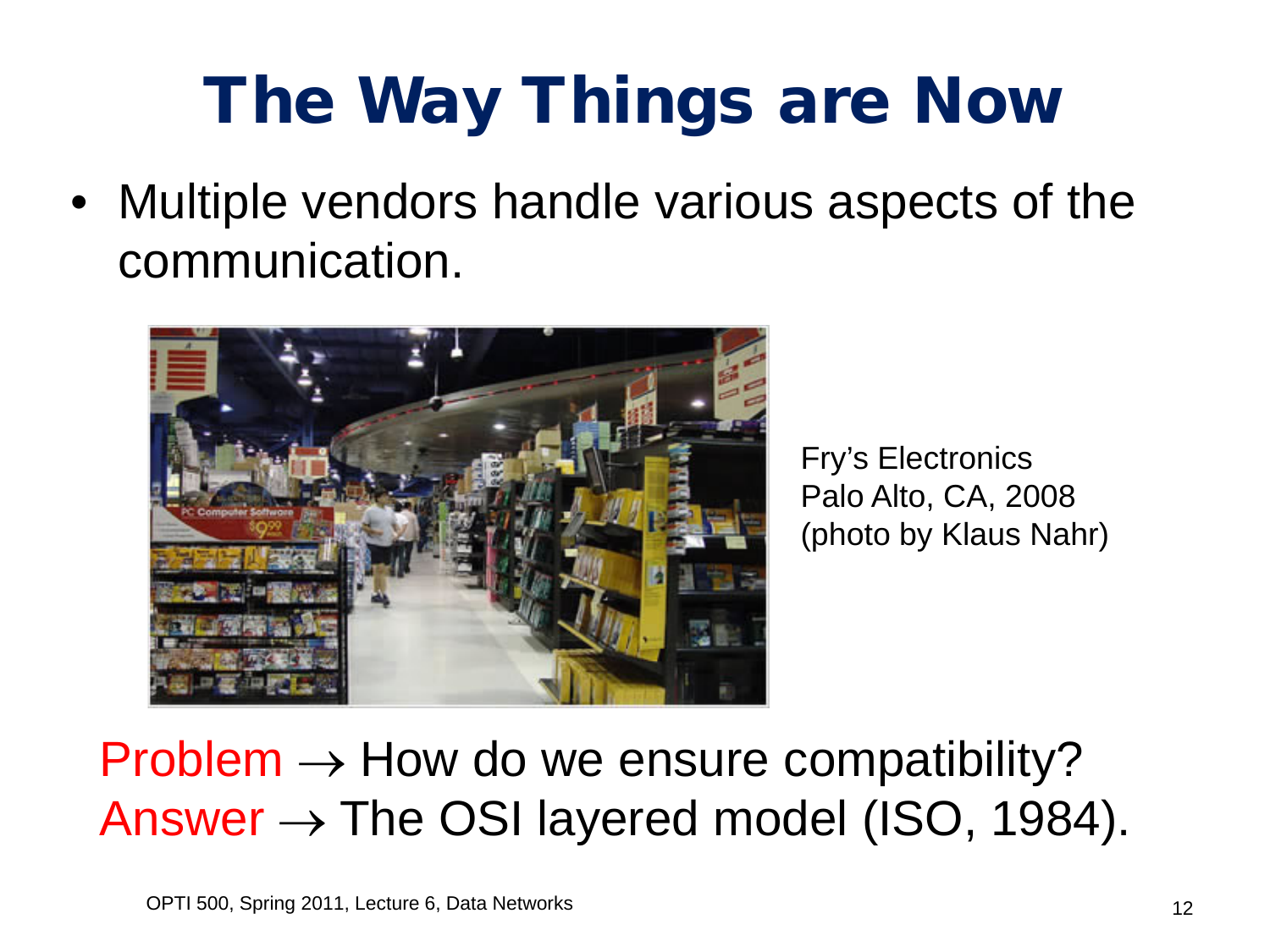# The Open System Interconnection (OSI) Layered Network Model

|                          | <b>Layer Name</b>    | <b>Function</b>                                                                                        | <b>Device</b>      |
|--------------------------|----------------------|--------------------------------------------------------------------------------------------------------|--------------------|
| Layers<br>Host           | <b>7 Application</b> | Network entry point for data received from<br>application                                              |                    |
|                          | 6 Presentation       | Application based conversion, translation,<br>encryption, and compression of data                      |                    |
|                          | 5 Session            | Establish a communication with another host                                                            |                    |
|                          | 4 Transport          | Breaks data into segments, flow control, ensure<br>packet delivery                                     |                    |
| Layers<br><b>Network</b> | 3 Network            | Address packets (logical address), route<br>determination, determines physical addresses               | <b>IP Router</b>   |
|                          | 2 Data Link          | Frames packets (appends physical address and error<br>detection bits), handles access to network media | Ethernet<br>Switch |
|                          | 1 Physical           | Converts bits in frames to electrical/optical signals                                                  | Repeater           |

Based on *Network Routing Basics*, by James Macfarlane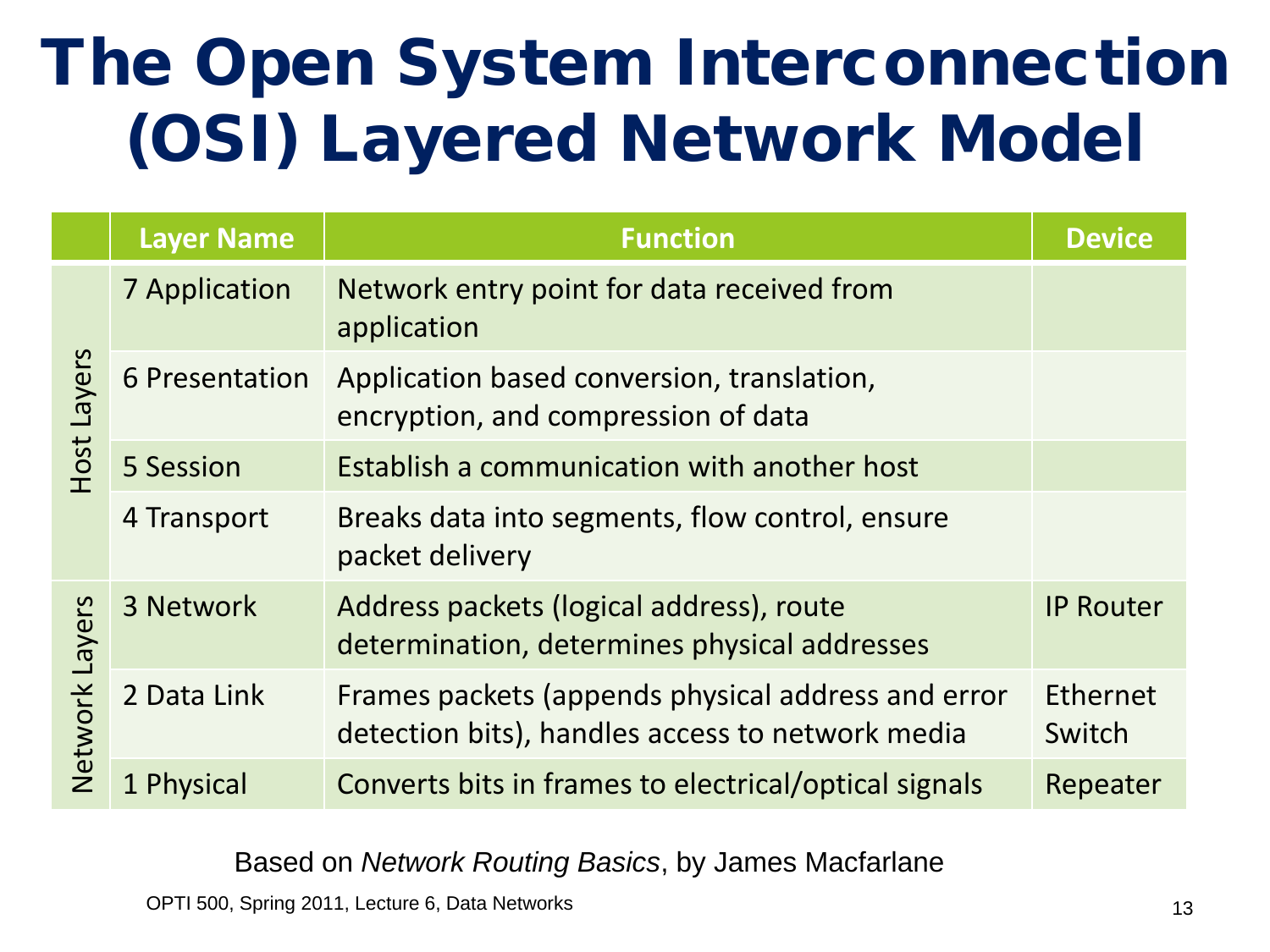# Intra-Node Layer Communication

![](_page_13_Figure_1.jpeg)

- In the OSI model, layers communicate only with other layers that are immediately above are below them.
- CIAN is investigating "cross-layer" communication between non-adjacent layers